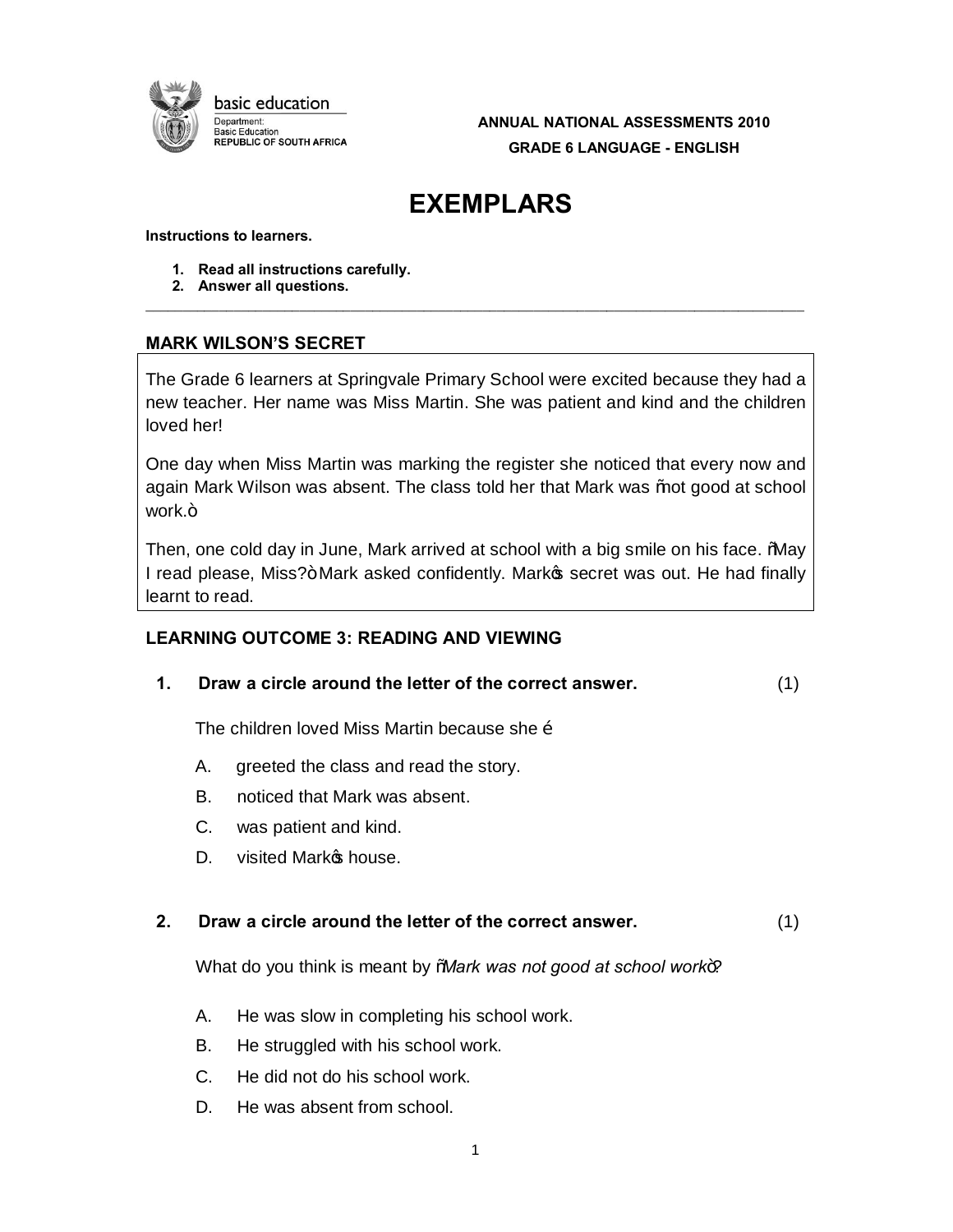# **LEARNING OUTCOME 6: LANGUAGE USE AND STRUCTURE**

| 3.1 | Rewrite the following sentence in the:<br>present tense | (1) |
|-----|---------------------------------------------------------|-----|
|     | Mark did not want to go to school.                      |     |
| 3.2 | future tense.                                           |     |
|     | The children play soccer.                               |     |
| 3.3 | past tense.                                             |     |
|     | The secretary rings the school bell.                    |     |

# **LEARNING OUTCOME 5: THINKING AND REASOING**

**4. Here is a recipe for baking a cake. Sort the ingredients into wet and dry. Write your answers in the table below.** (4)

### Recipe for baking a cake

- · Mix sugar and margarine together.
- · Add eggs to this mixture.
- · Add flour and baking powder.
- · Mix well and slowly add milk.
- · Pour the mixture into a baking pan and bake in hot oven for 45 minutes.

| Wet ingredients | Dry ingredients |
|-----------------|-----------------|
|                 |                 |
|                 |                 |
|                 |                 |